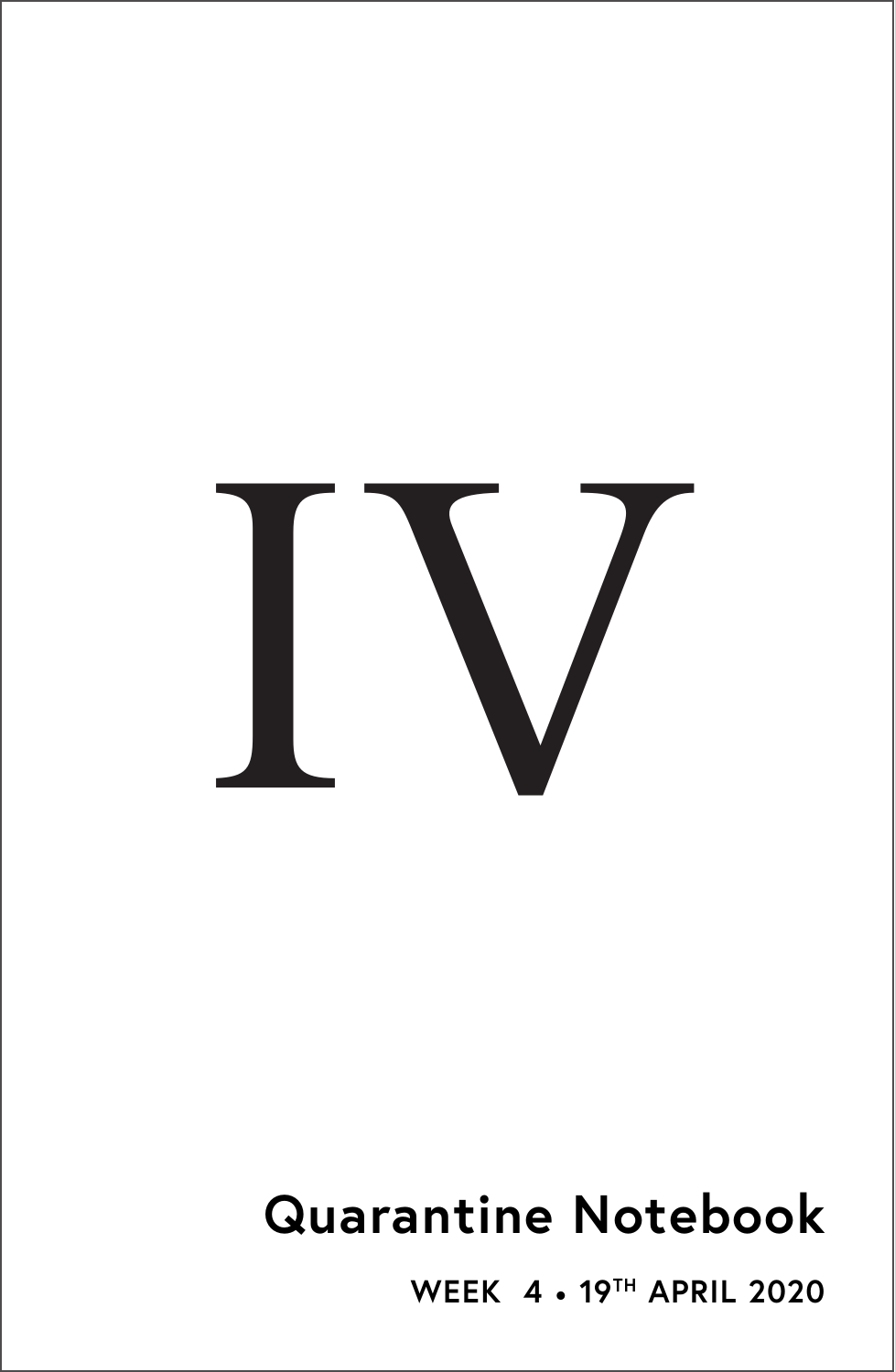## **Quarantine Notebook**

Week 4 19<sup>TH</sup> April 2020

Copyright of each piece of writing in this document belongs to its respective author. © 2020

Permission has been obtained from each author to display this work on the website [www.muscaliet.co.uk.](https://www.muscaliet.co.uk) The website is property of Muscaliet Press.

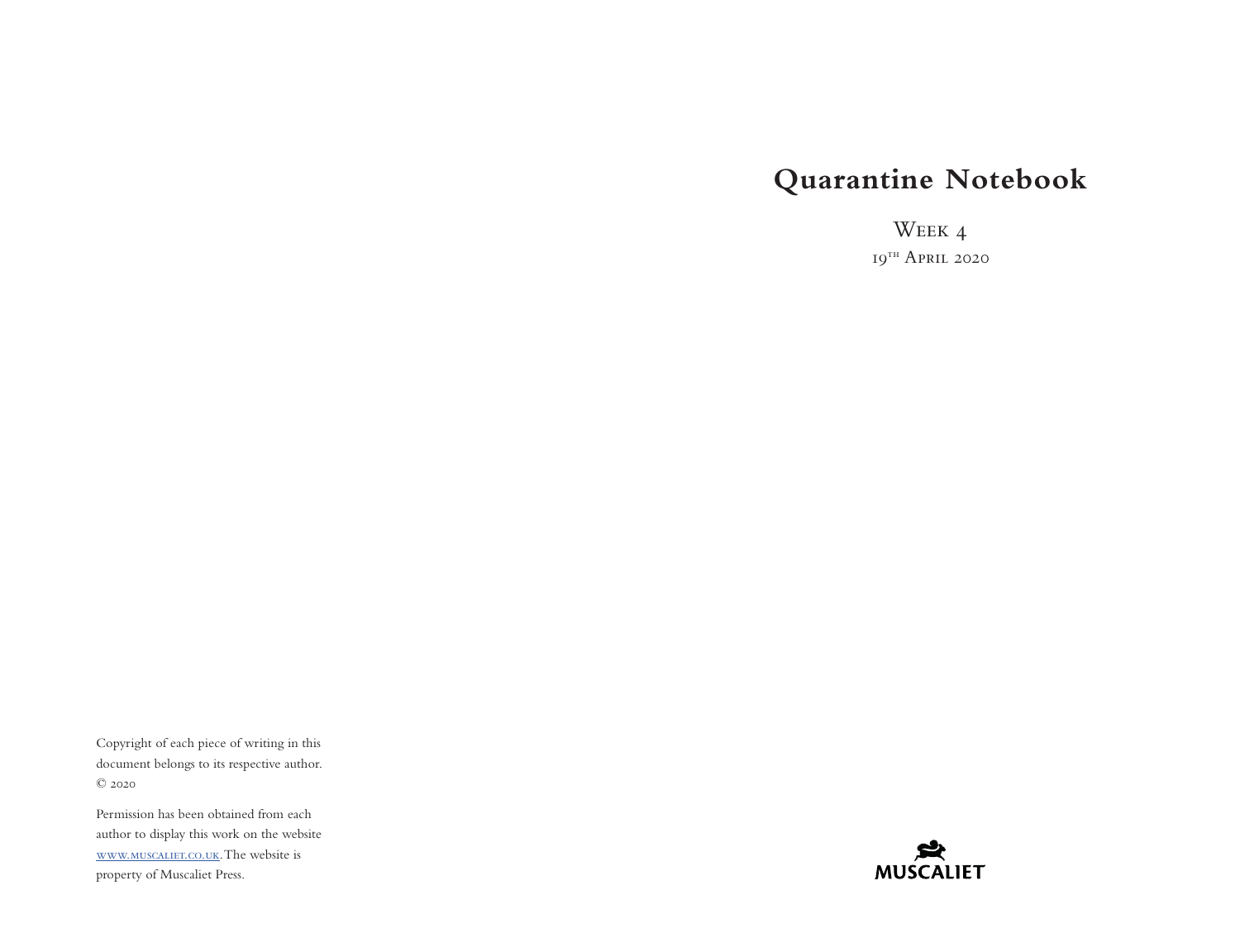John Worthen

## Necessary modern manners

Watch it, Samaritan! Pass by on the other side! Masked – and anon – We judge each other by the spaces we provide

#### CHRIS McCully

## Maiden in the mor lay

socially distanced. *Wat was hire mete?* The false nettle and the violet.

Streets emptying and *welle was hire bour: the red rose an the lilie flour.*

Old men fighting in supermarkets. The stricken shouting from televisions.

*Maiden in the mor lay. Wat was her dring? Chelde water ant the welle-spring,*

*primerole ant the -, primerole ant the*  dominion of the bleeding lung.

*The dancers are all gone under the hill.* Mullet push upriver on the making tide.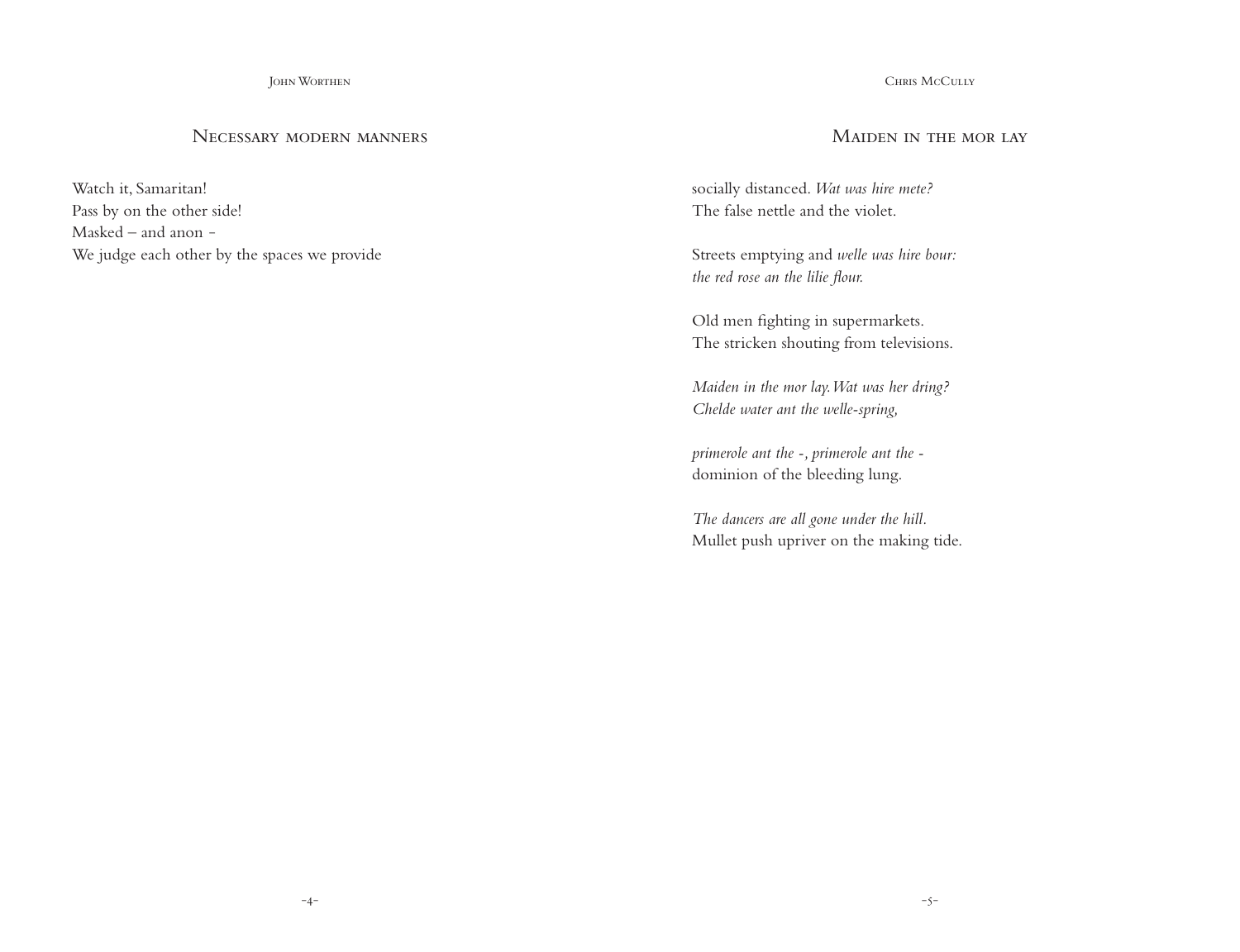## Reflections Beneath a Cloudy Sky

*(Final part)*

once those beating wings are beyond our horizon I know that never again shall we retrace these steps nor avoid the shadow of the axe's fall.

Fellow-travellers. We shall not be glimpsed upon these paths again, just as we never catch a wisp of shadow of our own returning dead …

 Ashes are their corpses now and into ashes their memories and shadows; scattered by those unnamed faceless winds, those winds which are themselves dispersed.

Nevertheless,

In passing, we shall have still heard the birds calling beneath the clouds to rend the silence of an empty October noon; cries shaken out both far and near (at intervals within the shadow's cold creeping forward behind the ploughing rain), they chart our space…

## And to my ears,

A traveller beneath them, they seem to speak; not questioning or calling but as though in answer. Below the heavy October clouds. And already it has become another day and I am elsewhere; already they talk of other things if they talk at all. I travel on, stunned, unable to speak another word.

#### SIMON SMITH

## A House of the Dead

I hear you murmur from the other side of the wall inaudible

from the source code from the foundations

from the pipes behind the sink

from the wind northerly & veering into the northeast quarter

the moaning pivotal through the horseless carriage through the quarter-light

I hear you

from the film comes flickering as though to life

contained all plans that there are in the world

on hold from the world

from the wind dragging its foot

from the medium as though to Life

from the conduit from the midpoint from the median the material

#### then broken

from the DNA from the virus I hear you

from the invaders

## left behind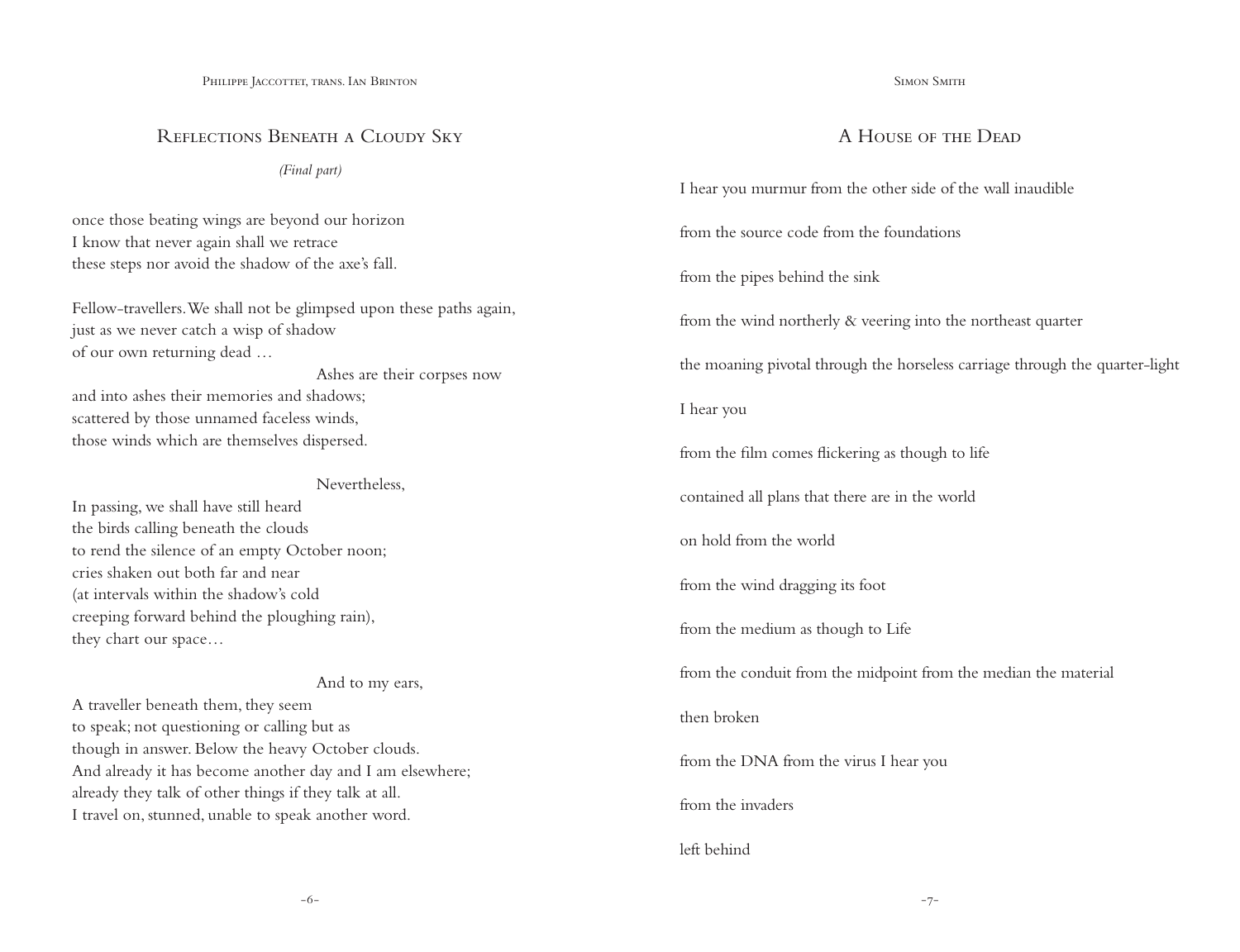the airliners on hold & stacking silence the air pollution clears the sky of stars tilted on axes noiselessly for a quieter world so far in the future hour by hour day by day by minute & second from the instant I hear you juju plaything so far in the shadow of the bells from the snow & after the event to construct a new paradise from marigolds & their rot is to crack the gaze in the face of the acid orange gaze but this is the beginning & the start of the beginning beginning the poem increases the strike & the risk to personal safety to understanding as the personal busy with animation busy  $\&$  personal where the blues turn to purple  $\&$  to bliss in the context in the country in the signs of his mouth I listen on a loop you my partner my opponent

my stranger stranger than strange echo back disinterested Time reversed fingertip close language the border barrier & the explanation transmitter the beginning & the end of the day where the sun floods the living room walls tell the story between nighttime & daylight simple & broken or choose the blank pages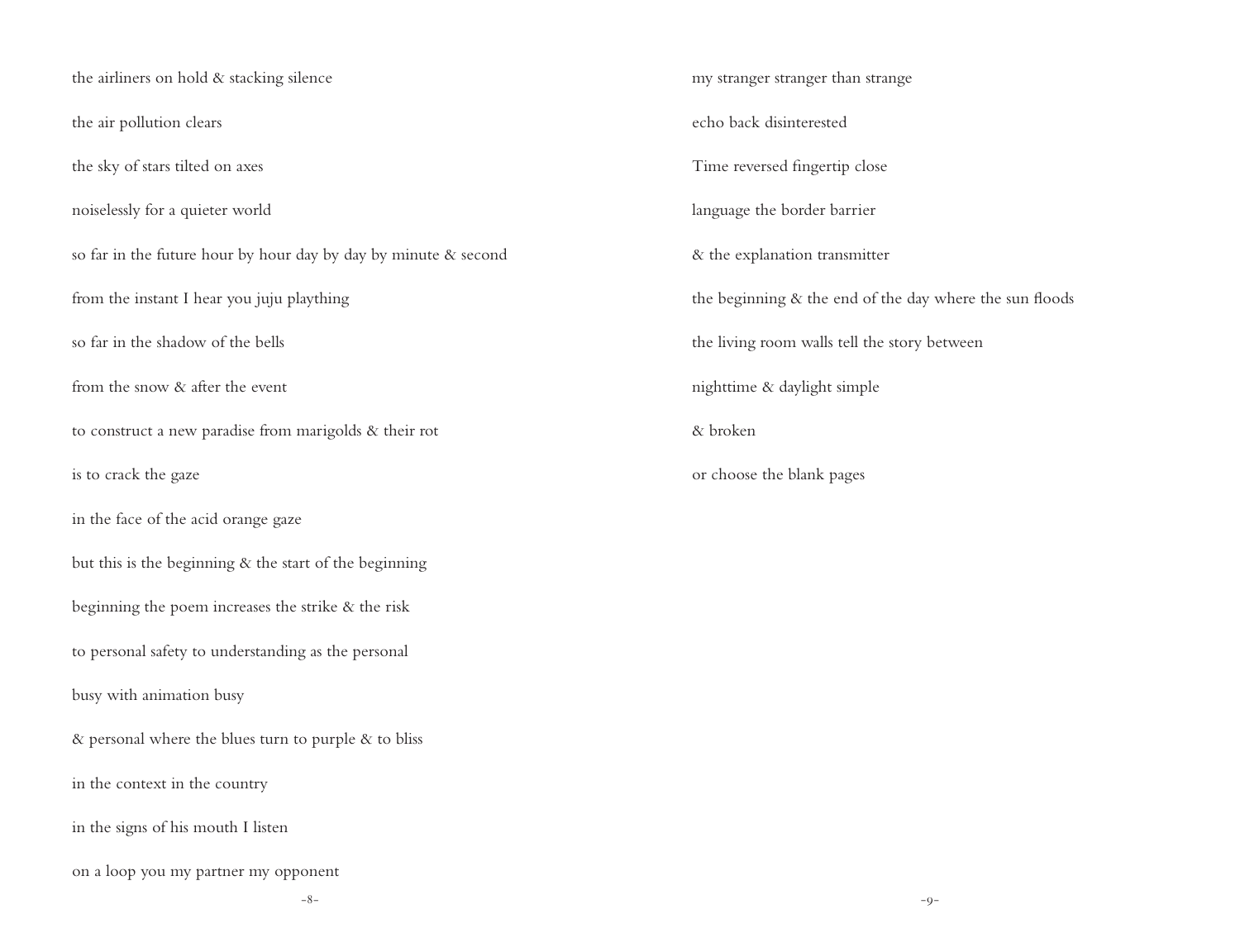| <b>SIMON SMITH</b>                                         | tinker through a hymn sat at the harmonium          |
|------------------------------------------------------------|-----------------------------------------------------|
| <b>MIDNIGHT NEWS</b>                                       | ghost-like to hum                                   |
|                                                            | music with comb & paper                             |
| for full orchestra                                         | with a duty to colonise                             |
| the fullness of space & air                                | with sound in the room alone of words               |
| a full rainbow within a rainbow                            | the words are dorsal                                |
| light stuck to the arc                                     | the words are fins above water the words are        |
| today arriving still                                       | speaking themselves alive                           |
| & true as a kitchen table & alphabet                       |                                                     |
| where the alphabet aligns language's DNA                   | into the air the ark to sail                        |
| & full as the full range of numerals scorched into a board | right into the riddles                              |
| fanned in the shape of                                     | collapsed time in the tongues                       |
| & scored by the god of                                     | shuttered frame by frame in the slow-mo             |
| who knows what to connect with god knows who               | I am the book's companion                           |
| into the atom & to the letter                              | in the darkness & confinement                       |
|                                                            | of the room the poem writing itself                 |
| each element to self                                       | is to recite like hopscotch like shattered twilight |
| to isolate                                                 | stone unturned the scattered UV light               |
| the left hand from right                                   | where I'm responding to questions                   |
| is to brush the keyboard                                   | at base blue to the blue-grey end of day            |
| $-IO-$                                                     | $-I I-$                                             |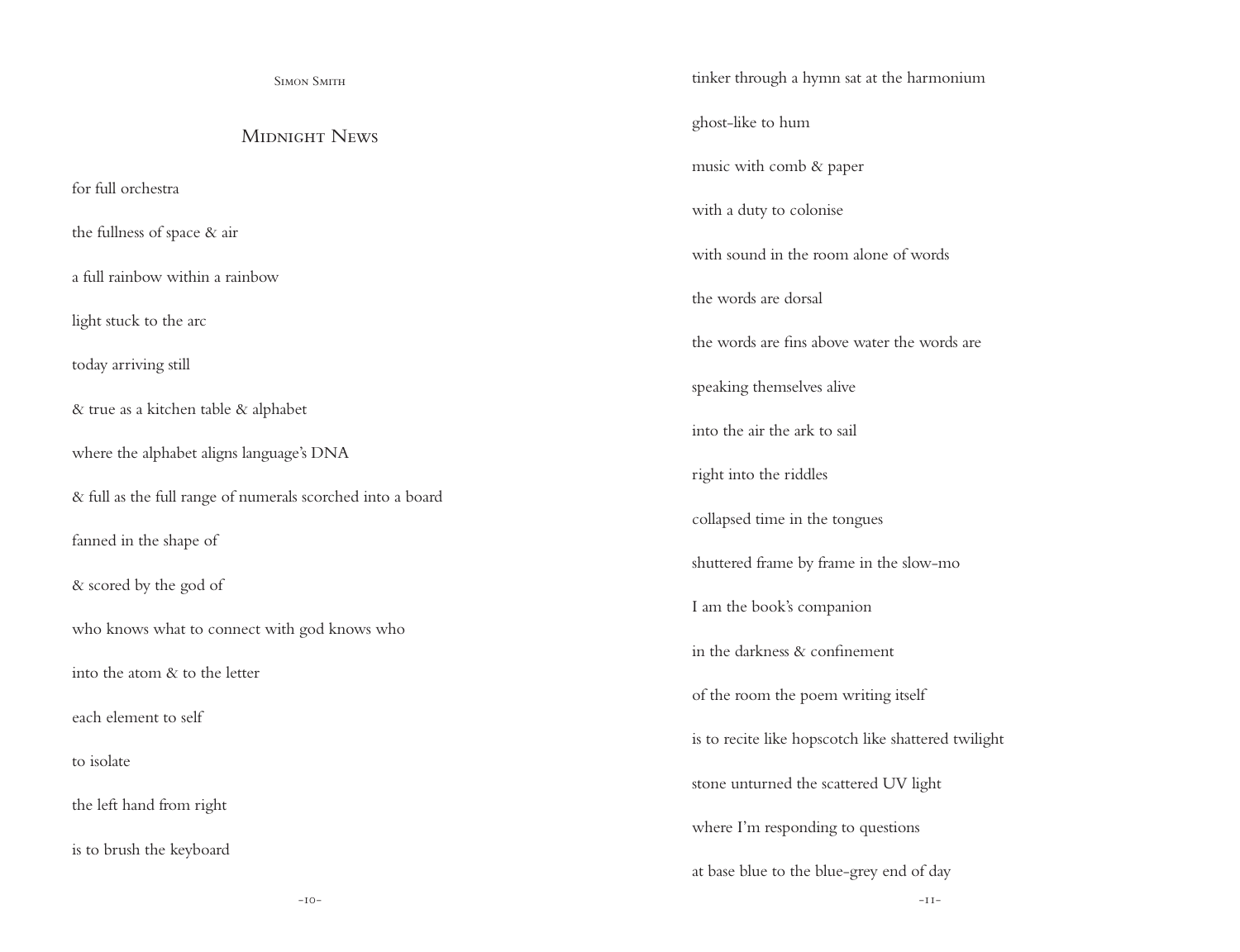| scores the light into the table top to sing out the board |                                                         |
|-----------------------------------------------------------|---------------------------------------------------------|
| send out the ripple the echo                              |                                                         |
| project the achoo                                         | to tell the story to tell the                           |
| ding the universe                                         | breathe in the poem blow                                |
| & tailspin the day into reverse                           | & check the story off                                   |
| answer in the blues<br>reflex                             | from the Ouija beginning                                |
| float off in letters & numbers                            | middle & end all in a row                               |
| add star jasmine to night air                             | of a life                                               |
| green parakeets to a garden wall add                      | the trick to it hands tilted                            |
| troubling house sparrows                                  | can't tell what's going on                              |
| add sand & pebbles & chalky earth                         | or what rings true to the<br>what this here that one th |
| add aerosol for all things in my DNA                      | losing shape                                            |
| sign off"good bye"                                        | twigs greening the photo                                |
| on my breath in the blueish of dawn                       | photoshop of error & Erc                                |
|                                                           | image gouged from the e                                 |
|                                                           | gouged from marble                                      |
|                                                           | from the gaze losing                                    |

SIMON SMITH

## To Tell the Story

e Truth the poem will w across the Ouija from the Ouija beginning d towards the upturned glass in the secret notebook glass rim all in a game here losing dimension stop-frame photoshop of error & Eros eyes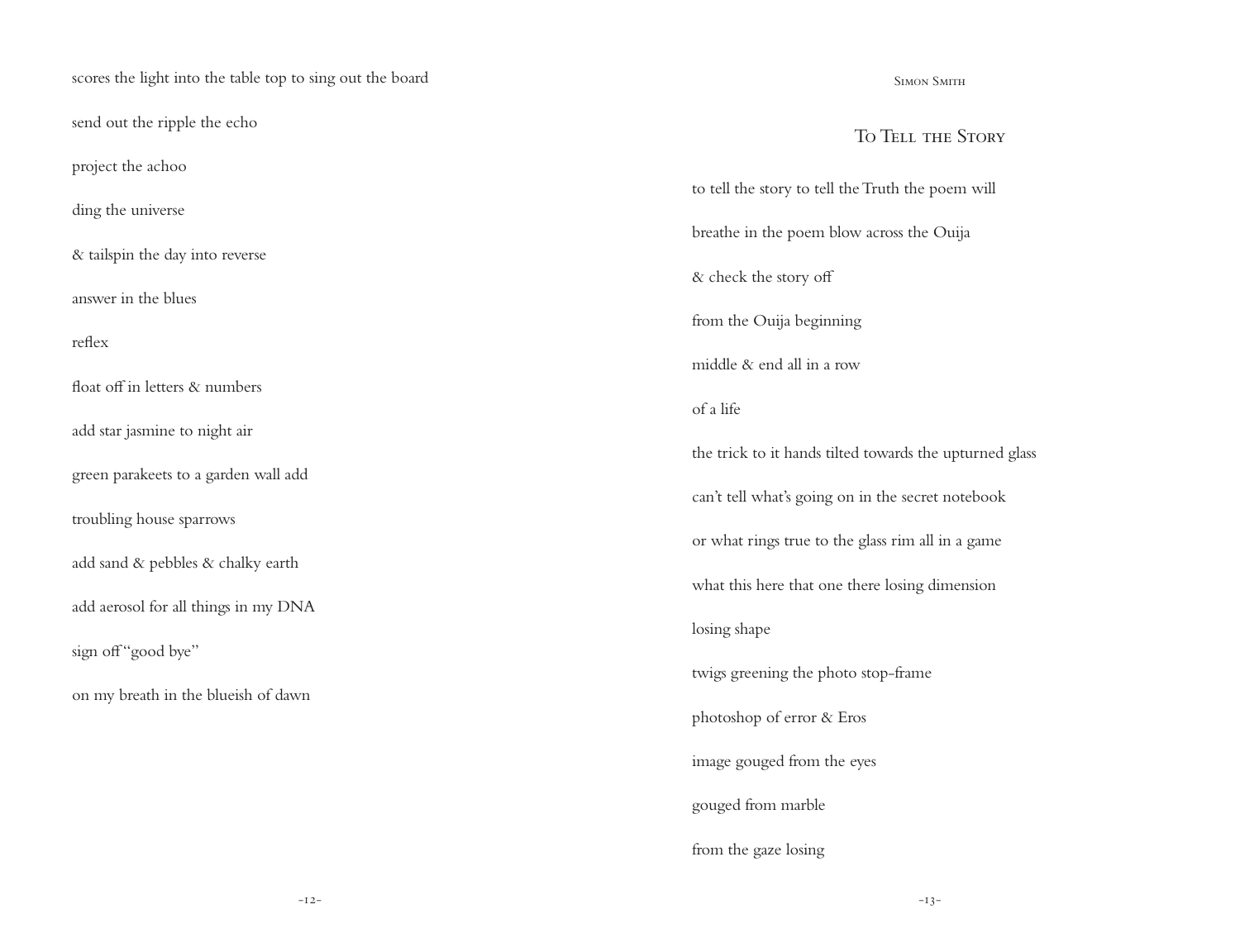## of a human you can't look

or avert

of entanglements & of estrangements

the old stories of sand

eyes adjust to

tell the story of your story

to strike the right tone

of rings of circles

haunting the lines

written into memory

on the return like a tuning fork

the way breezes turn around rose leaves

like strings they do like the lyre lies

its pizzicato-like razors

the liars second or third rate but in line

& third hand faded or used

memories browning sepia-like

twisting in the branches

of memories & to sing out

is to risk of play & flags

or not to tell the truth

is to sing out the ballad like ballet